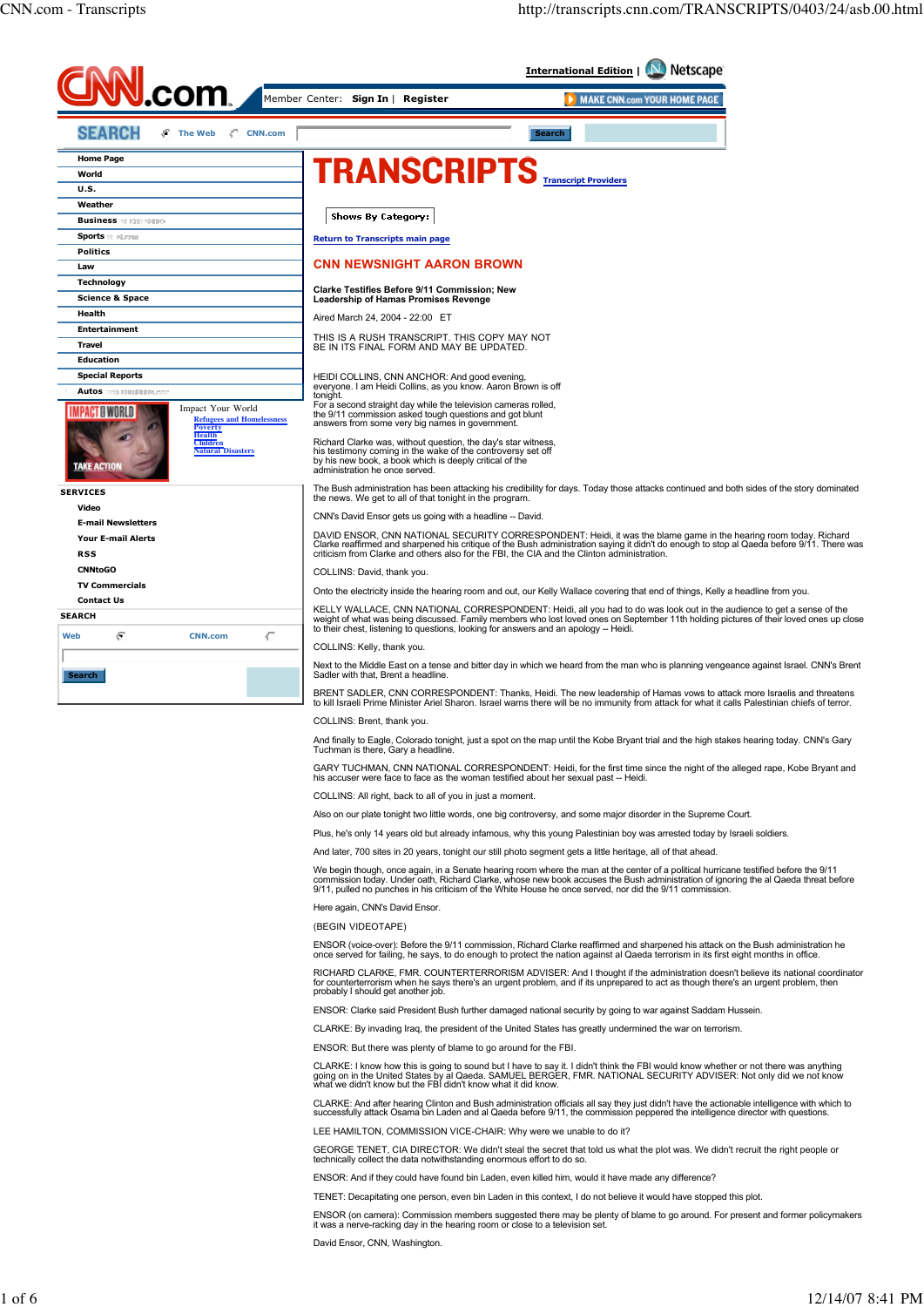## (END VIDEOTAPE)

COLLINS: The 9/11 commission has been holding hearings behind closed doors for months. Richard Clarke, himself, gave 15 hours of testimony in private before today.

The last two days have given the world a chance to hear for themselves a parade of sobering facts, including failures and shortcomings<br>that apparently contributed to the 9/11 attacks. Among those listening inside the Senat

Here's CNN's Kelly Wallace.

(BEGIN VIDEOTAPE)

WALLACE (voice-over): You could see the heaviness in the front rows on the faces of families who lost loved ones and you could hear it.

BOB KERREY (D), FORMER SENATOR FROM NEBRASKA: Osama bin Laden held a press conference to declare open war on the United States of America in February, 1998.

WALLACE: Two days of troubling questions, could September 11th have been prevented? Could the Clinton and Bush administrations<br>have done more? SAMUEL BERGER, FMR. NATIONAL SECURITY ADVISER: We struck with the intent of kil operatives. I deeply regret that we did not succeed.

WALLACE: Henry and Elaine Hughes of Smithtown, Long Island listen and take notes. Their son Chris worked on the 89th floor of the South Tower.

HENRY HUGHES, LOST SON ON 9/11: I'd like to see somebody come forward and just say once, you know what maybe we could have did a better job

WALLACE: And that happened inside the hearing room Wednesday.

RICHARD CLARKE, FORMER COUNTERTERRORISM DIRECTOR: Your government failed you. Those entrusted with protecting you failed you and I failed you.

WALLACE: Welcome words even two and a half years later.

ELAINE HUGHES, LOST SON ON 9/11: At least some of the witnesses actually said they were sorry and apologized that the job didn't get done.

WALLACE: The Hughes stayed for almost every word but other families left as a public protest when Deputy Secretary of State Richard<br>Armitage appeared in place of Condoleezza Rice, the president's national security adviser,

UNIDENTIFIED FEMALE: Three thousand lost lives warranted her coming before the American people to restore confidence and to set ...<br>e record straig

WALLACE: Politics did not stay away from the hearing room. Democratic members of the commission appeared to be tougher on the Bush team and Republicans...

UNIDENTIFIED MALE: You've got a real credibility problem.

WALLACE: Tougher on the Bush administration's critics like former terrorism adviser Richard Clarke. As the Hughes' headed home, this<br>hope that politics during a presidential election year doesn't get in the way of finding

E. HUGHES: I mean what I'm hearing now is that God forbid something like this happens again. They're still not ready. They're not ready to prevent anything and that's what scares me.

### (END VIDEOTAPE)

WALLACE: An emotional two days for those families. The commission now has just a little more than four months to come up with a<br>report to look at the events that led up to September 11th and come up with recommendations to

WALLACE: Well, Heidi, I mean every witness from the Clinton administration, the Bush administration who came to that witness table<br>today and yesterday saw those families and saw them holding up pictures of their loved ones

And also you had CIA Director George Tenet saying something he really hasn't said before. He said to the families in the room, he said to<br>the men and the women who lost loved ones, we have got -- he basically said we have few answers.

COLLINS: All right, Kelly Wallace thanks so much, live from Washington tonight, appreciate that.

On to the Middle East now where once again tonight there are reports of Israeli forces on the move in and around Gaza. It comes after a<br>day that saw a 14-year-old boy nearly blow himself up and a new leader of the Hamas mo

But first, the Hamas leader who is marked for death by Israel and who spoke out today with our Brent Sadler.

(BEGIN VIDEOTAPE)

SADLER (voice-over): In Gaza, a show of defiance from the new leader of Hamas. Abdel Aziz Rantisi moving easily and openly through a<br>crowd of mourners shrugging off renewed Israeli death threats in the wake of Monday's ass

For a man who admits he may be living on borrowed time, Rantisi says he's in no mood for compromise, no going back on Hamas' aim to<br>eliminate Israel. He assumes he can protect himself from death by missile if enough people

ABDEL AZIZ RANTISI, HAMAS LEADER: They have to expect that, assassination of a quadriplegic symbol of our Islamic nation in that way, in that (unintelligible) so they should expect that.

SADLER: But not the United States explained here, Israel's staunchest ally. Hamas has only one enemy, says Rantisi, Israel the occupier and Israel the assassing

A second influential voice in the new Hamas leadership booms from speakers here. It's an amplified telephone call from Syria, a live call<br>they're told from the head of Hamas' political bureau Khalid Mashal (ph), firing a s

RANTISI: I'll do my best to put an end for my people's tragedy. I think that negotiation failed.

## (END VIDEOTAPE)

SADLER: Meaning that Rantisi and the group around him seem convinced that an escalation of violence is inevitable while Israel continues<br>to implement an unwavering policy to eliminate what it calls Palestinian chiefs of te

COLLINS: Brent, you know, we've heard quite a bit about Yassin being regarded as a spiritual leader. Is that all just talk since he's been killed?

SADLER: Well, certainly Sheikh Ahmed Yassin was a unifying factor within the Hamas movement. He was the founder of that<br>organization but he held no real official religious title, so there is, if you like, an appreciation o

COLLINS: All right, Brent Sadler thanks so very much for that tonight.

While the 9/11 hearings were being televised around the world, another hearing was unfolding away from the cameras in a Colorado<br>courtroom where the basketball star, Kobe Bryant, today faced the 19- year-old woman who has

Here now, CNN's Gary Tuchman.

(BEGIN VIDEOTAPE)

TUCHMAN (voice-over): For the first time since they were in a Colorado hotel room together nearly nine months ago, Kobe Bryant and<br>the woman who has accused him of rape saw each other face to face inside this courtroom whe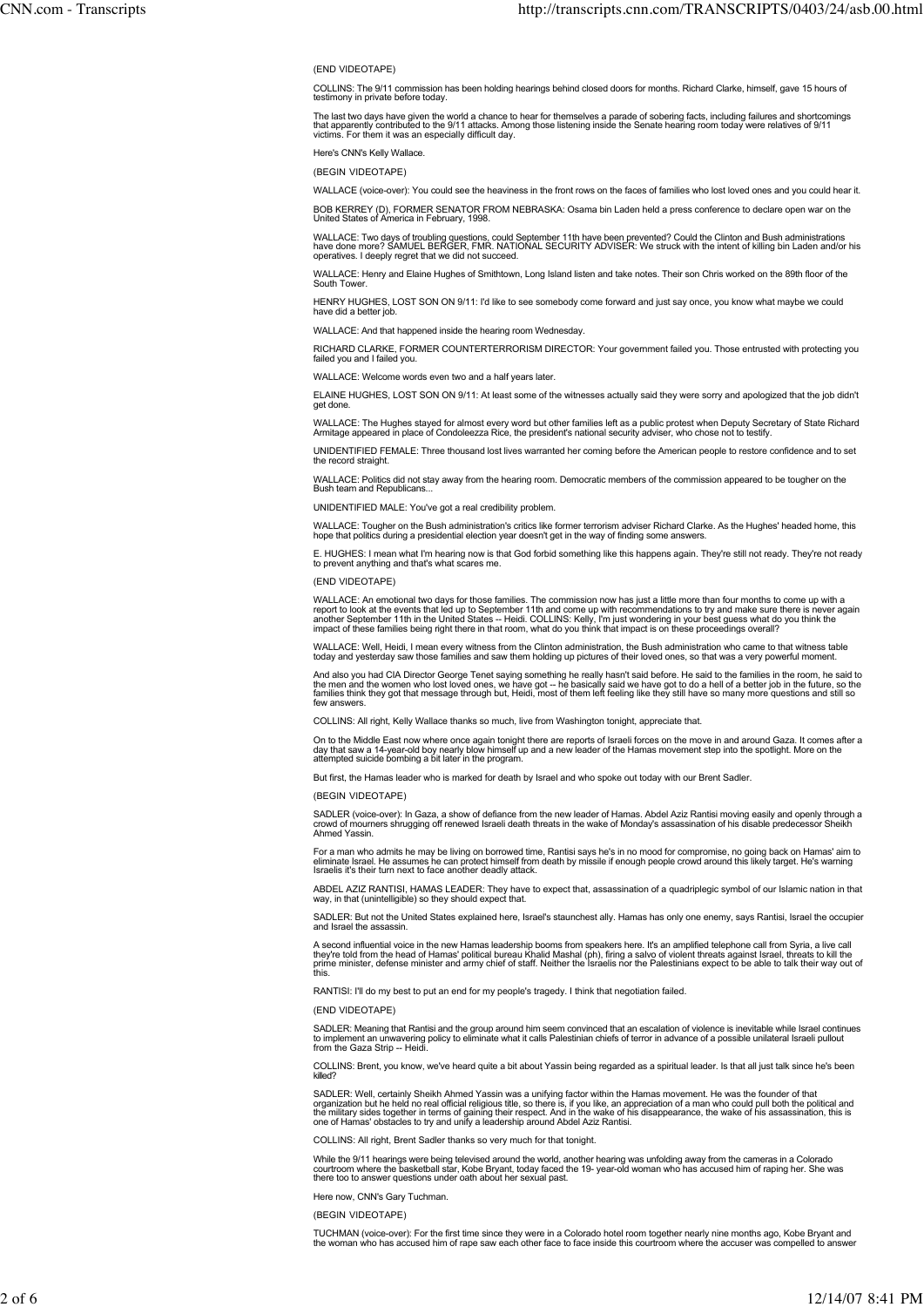questions from Bryant's attorneys about other sexual encounters. No reporters were allowed inside.

CRAIG SILVERMAN, COLORADO ATTORNEY: They'll probably start off sensitive and slow. It will be toward the end before they get belligerent and a little tougher

TUCHMAN: Bryant's lawyers say injuries the woman says she suffered at the hotel while having sex with Bryant could have come from a<br>different sexual encounter and want the judge to listen to the evidence and allows its int

SILVERMAN: The questioning is going to be x-rated and intimate. Not only will they ask about sex acts, they're going to ask about<br>foreplay, sexual positions, duration, all the sorts of intimate questions that a person woul

TUCHMAN: The accuser entered the courtroom in a business suit, a serious expression on her face. CNN has decided not to show images of her.

The Colorado Rape Shield Law ordinarily does not allow a woman's sexual past to be used as evidence but exceptions are mad

KATHIE KRAMER, RAPE ASSISTANCE AND AWARENESS PROGRAM: So, if there is evidence then it certainly needs to be sought<br>out because Kobe Bryant deserves a fair trial but we don't want it to turn into this fishing expedition wh

# (END VIDEOTAPE)

TUCHMAN: The accuser testified for about three and a half hours and was then excused. The hearing then continued with testimony<br>from some of her friends and some of her alleged sexual partners. We can tell you that day two talking about her sexual history.

Kobe Bryant left right afterwards getting on an airplane and flying to Los Angeles, because in 15 minutes his Lakers have a game. After<br>the game is over, he will fly back here to Colorado to continue the hearing -- Heidi,

COLLINS: All right, Gary Tuchman thanks so much, live from Eagle, Colorado tonight.

Ahead now on NEWSNIGHT, one dad goes to court, the Supreme Court, and all because of two words.

Plus, panoramic views of the world heritage from Armenia to Timbuktu to Ghana to Guatemala. Get ready. NEWSNIGHT is taking you on a tour.

#### (COMMERCIAL BREAK)

COLLINS: (AUDIO GAP) 9/11 commission and the White House reaction to it. Safe to say Mr. Clarke landed a number of body blows,<br>including testifying that he warned in a letter just a week before 9/11 of the consequences of

Here to talk about all of that now, CNN's Jeff Greenfield. Jeff, thanks so much for being with us tonight. You know the focus of today's<br>hearings was clearly Richard Clarke and his charge that the Bush administration didn'

And then they produced this background briefing from August, 2002, as you said, revealing that the senior official was, in fact, Richard<br>Clarke, briefing the press about how on top of the situation the Bush administration

And what Richard Clarke said in the hearing today was, well I was an employee of the White House, in effect. I went out and, you know,<br>was the good soldier. I put the best face on it but that is going to raise some questio to be.

Now, what was not addressed in that briefing and really the most serious part of what Clarke keeps talking about is his view that the<br>administration was committed to going to war with Iraq and that hurt the war on terroris

COLLINS: Well, so as a political matter then do you think that the president is still vulnerable from these charges that Clarke is making?

GREENFIELD: Here's why I think so. It goes back to my days in New York City playing highly unorganized ball and whenever we'd get<br>into a fight it was always settled by this line. Your own man says so. If somebody on your t

l mention that because I don't believe there are many rules in politics but the your-own-man-says-so rule is one. When people who are<br>supposed to be on your side of the fence have problems with you that's when you have pro

And, if you look at what's happened to the president, his former secretary of the treasury has had very harsh things to say, both about Iraq and his tax policy.

His faith-based initiative first director quit the White House and gave a very tough interview saying in effect that the Bush White House<br>wasn't serious. You have this Medicare actuary who was on Capitol Hill today saying

If the people in the middle politically come to believe that this hawkish anti-terror guy, Richard Clarke, is right in what he says about Bush<br>that pulls the props to some extent out from under the central argument of the

COLLINS: All right, Jeff, you know a little bit earlier in the evening I spoke with the deputy national security adviser, just wondering what<br>you think about their claims that this is all about selling books. GREENFIELD: W

Here you have the situation, for instance, where Clinton's national security adviser says no. We were out to kill bin Laden but according to<br>the staff of this commission none of the CIA people got that message. They though

You have the situation in 2001 where all the terror warnings are spiking and nobody in the FBI thinks it's worth telling Clarke or anybody<br>else, hey you know what we got these guys in flight schools. We got two people on a

It's a very, very disturbing picture and the question that I think haunts us all is after all of the last two and a half years and the Homeland<br>Security Agency and the Transportation Security Agency and all that we've gone

COLLINS: All right, Jeff Greenfield, thanks so much for that. We know that you've been watching this very closely and we certainly do appreciate it right here on NEWSNIGHT.

GREENFIELD: OK.

COLLINS: Once again, Jeff Greenfield, thanks so very much.

Coming up next now the Pledge of Allegiance lands before the Supreme Court courtesy of a father who says the words "under God" have no place in it.

From New York this is NEWSNIGHT.

(COMMERCIAL BREAK)

COLLINS: High drama at the Supreme Court today in front of a divided panel of justices on a bitterly polarizing issue. In an election year, one man came to argue the constitutionality of two words, "under God."

Here's CNN's Bob Franken.

(BEGIN VIDEOTAPE)

BOB FRANKEN, CNN NATIONAL CORRESPONDENT (voice-over): As demonstrators rallied outside, inside as usual the justices began<br>after the words "God save the United States and this honorable Court." Atheist Michael Newdow came

MICHAEL NEWDOW: I have an absolute right to know that when my child goes to the public schools she's not going to be indoctrinated with any religious dogma.

FRANKEN: But first, a debate over whether Newdow could even bring the case because the child's mother has custodial rights. She supports saying "under God."

SANDRA BANNING: As a mother, as a Christian and American, as I said, I'm hoping that the court will resolve this issue today.

FRANKEN: Bush administration Solicitor General Ted Olson, "under God is merely ceremonial, patriotic exercise." Newdow: "To say this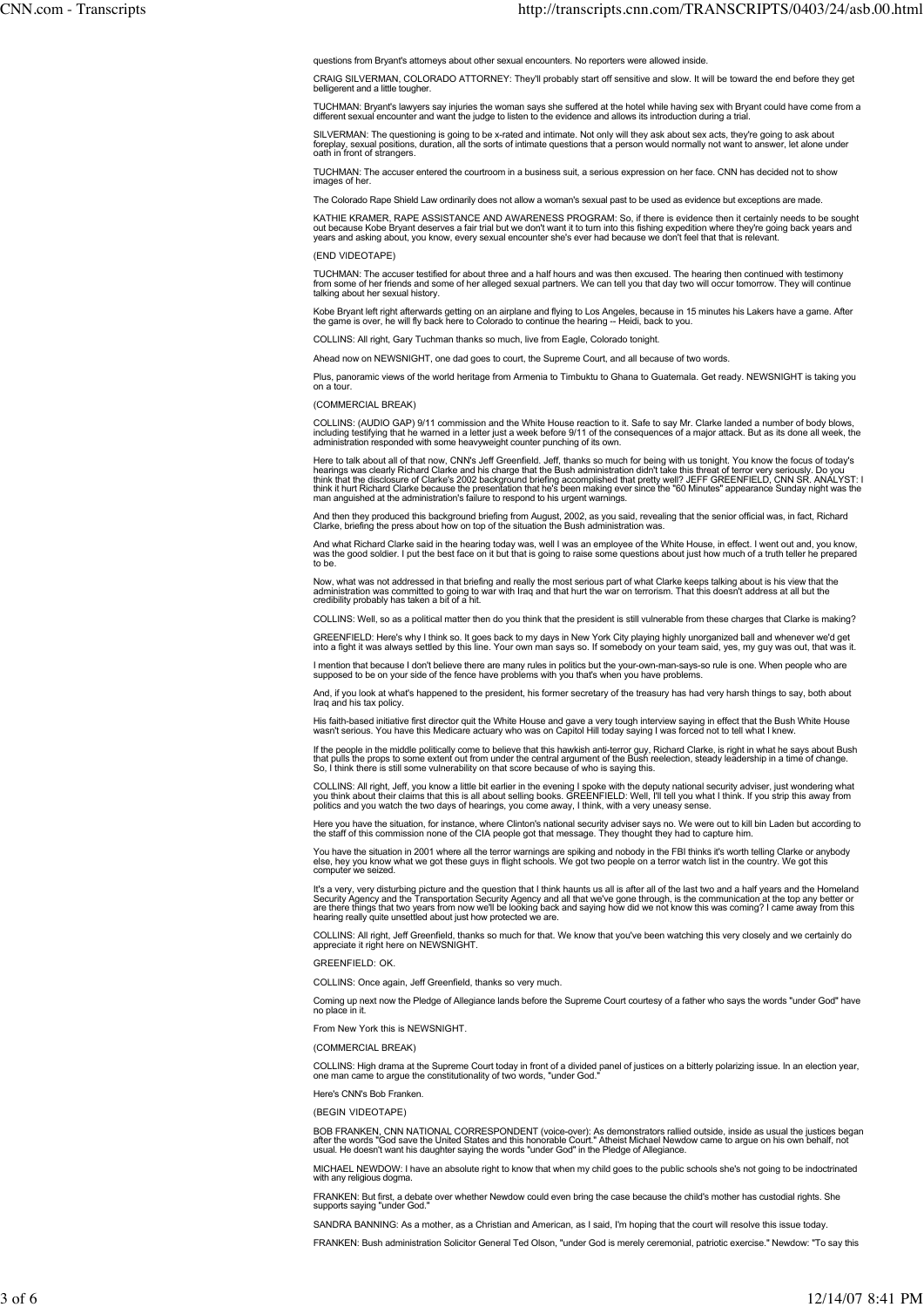is not religious is somewhat bizarre."

Although supremely inexperienced, Newdow calmly parried with the seemingly skeptical Supreme Court.

Chief Justice William Rehnquist: "What if the school asked your daughter to sing God Bless America." No response.

Justice David Souter called "under God" not a prayer but "tepid, diluted, beneath in effect the constitutional radar."

(on camera): Newdow acknowledged the political uproar saying that after the lower court ruling, "the country went berserk." The justices will have to decide if they want to try and calm things down.

Bob Franken, CNN, the Supreme Court.

(END VIDEOTAPE)

COLLINS: As you would imagine, there's a lot at play in this case, which landed in Washington two years after the Ninth Circuit Court of Appeals ruled in Mr. Newdow's favor.

As Bob Franken just mentioned, the court may in the end decide that Mr. Newdow has no standing in the case. In other words, the<br>justices might decide to punt and we'll get into those implications in just a moment.

First, though, the color. Sparks were flying today and Dahlia Lithwick saw it all firsthand. She's a law professor and senior editor at "Slate'<br>magazine. Dahlia, thanks for being with us tonight, sure do appreciate it.

DAHLIA LITHWICK, SLATE.COM LEGAL ANALYST: Thanks for having me, Heidi.

COLLINS: You know it's obvious this has really become a very explosive issue in this country. Can you characterize the morning in court today for us?

LITHWICK: Yes. It was one the most dramatic sessions in the Supreme Court that I have ever seen, all sorts of unprecedented things.<br>As Bob said, Newdow argued on his own behalf. He was quite emotional, very personal, somet

COLLINS: What was the crux -- can you hear me all right?

LITHWICK: Yes.

COLLINS: Just double checking, OK. What was the crux of Newdow's argument then? You said he became so emotional. Was he not even able to get his point across?

LITHWICK: Oh, oh quite the opposite. He was very lucid, very, very cogent but he was talking about his own daughter and that was<br>clear. The crux of his argument was he's an atheist. He doesn't believe in God and he doesn't

COLLINS: Well then, surely that begs the question there are many people in the country who are thinking that, all right, maybe Mr. Newdow is fighting this fight for himself and not so much for his daughter.

LITHWICK: Well, that certainly appeared to be the case somewhat because he backed off the argument that this was about his daughtei<br>that he had standing because of her rights. He said this is about me. This is an individua

But at the same time, he was very, very clear that this is on behalf of atheists around the country that he felt very, very strongly that we<br>live in a culture that makes atheists feel second class and that children shouldn

COLLINS: All right. So what is it then that the court is actually going to be deciding about now?

LITHWICK: Well, as Bob said, they can decide that they're not going to decide. They can decide to just punt and say that Newdow has no standing to bring this case and make it go away for another day.

But, more likely, based on what I saw today, they're going to say he has standing, and they're going to really get to this issue. They're<br>going to decide if the words "under God" that were added to the pledge in 1954 someh

COLLINS: It's just interesting to think about for a moment. Do you think children understand the rest of what we are saying in the Pledge of Allegiance, really the context of a lot of those words?

LITHWICK: That's such a good question, Heidi, and it's something that the court really struggled with. Several of the justices said, do<br>these words really have any meaning? Justice Souter called it tepid, said it was under

There's this implication that saying "under God" is no different than saying "under a pumpkin." But the truth is, the protesters out fronl<br>screaming at each other today made it pretty clear that we care a lot, that "under

COLLINS: All right, so how do you think the justices will decide this one?

LITHWICK: Who knows?

As you know, there is a little bit of a wrinkle to the case, which is that Justice Scalia, the ninth tie-breaking vote, did not hear this case.<br>He was forced to recuse himself because of comments he made about the 9th Circ

In other states in this country, it's perfectly constitutional, and that's the kind of nightmare the Supreme Court is really supposed to step in and resolve.

COLLINS: All right, so, as if you really know the nation to this, that being said, when are they expected to rule?

LITHWICK: Sometime between now and June, they will hopefully decide the big issue, but at the very least they will decide the standing issue.

COLLINS: You know, Dahlia, what is it that Newdow is exactly hoping for?

LITHWICK: Well, I think what he's hoping for at the end of the day is that those words, "under God," which were jammed into the pledge in 1954, will be removed.

He said the pledge has unified this country through a World War, another World War, and a Depression. It can keep unifying us without<br>the words "under God," which ultimately tear us apart. And we saw some of that tearing a

COLLINS: And you got to ask the question, what about little girl? And how does she feel about saying those two words, "under God"?

LITHWICK: That's another good question. It turns out her mother is a born-again Christian. Her mother has primary custody of it, and<br>she apparently doesn't mind saying it. So in some sense, she's the most sort of unlikely

But, at the same time, Michael Newdow sort of wants us to know that his rights as a father, his profound constitutional right to control<br>the education and the religious upbringing of his child, or at least to have some say

COLLINS: All right, very good. Dahlia Lithwick, we certainly appreciate your time tonight. Thanks so much.

LITHWICK: Always a pleasure.

COLLINS: Thank you.

And still to come on NEWSNIGHT tonight, around the world in 20 years with Tito Dupret. Coming up, the latest installment of the NEWSNIGHT still photo piece.

(COMMERCIAL BREAK)

COLLINS: More now on the hearing today in which Kobe Bryant's accuser was obliged to talk about her sexual past. It was a moment<br>that pitted two principles against one another, the right of the defendant to face the eviden second time.

With us now is Julie Hilden attorney and legal analyst for FineLaw.com.

Julie, good to see you tonight. Thanks for being with us tonight.

JULIE HILDEN, FINDLAW.COM LEGAL ANALYST: Good to see you.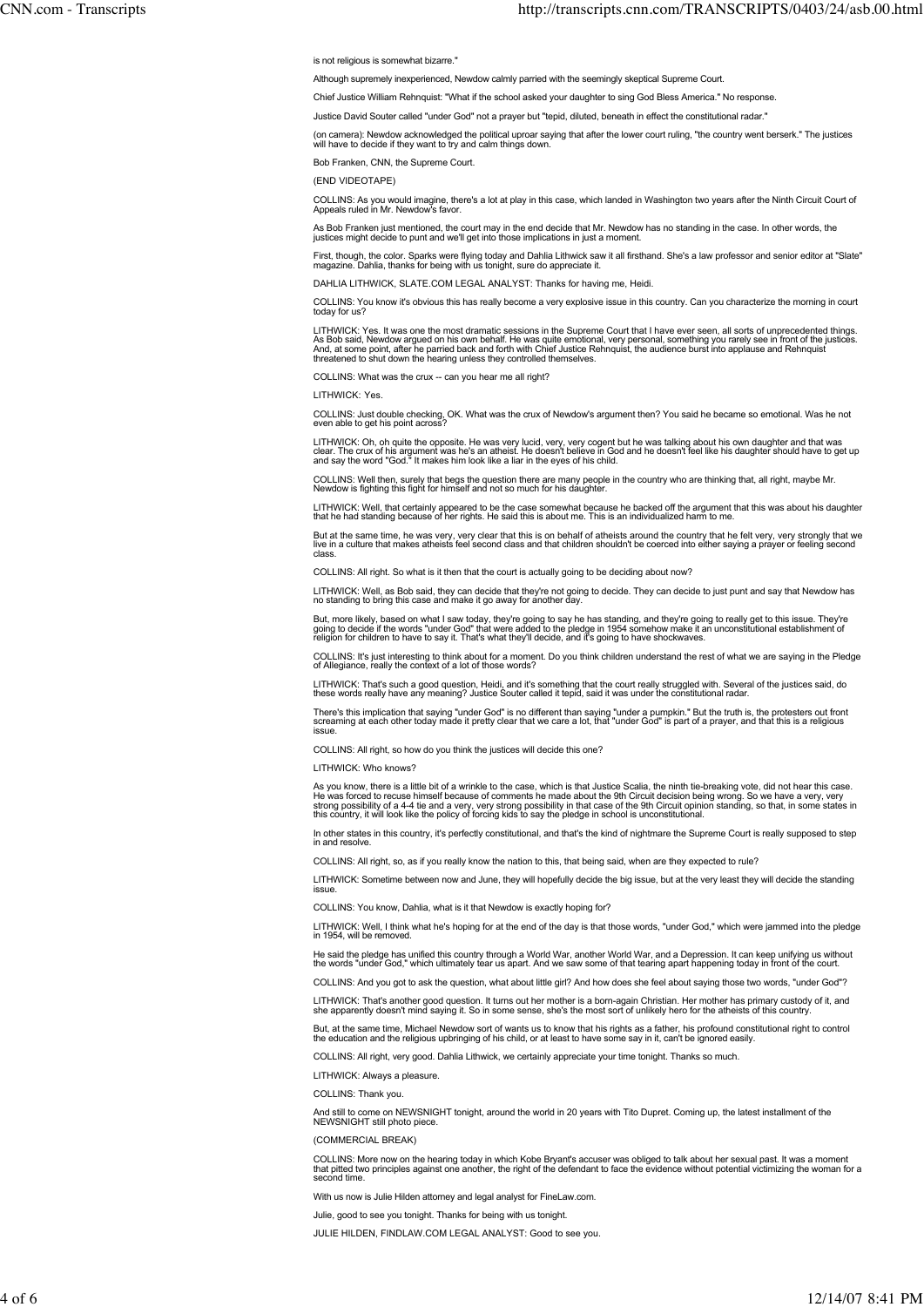COLLINS: Set this up a little bit for us, if you would. What's your perspective of these hearings today? Do you think they were necessary?

HILDEN: I think they were both necessary and appropriate, in the sense that Colorado law tries to make this provision for a closed hearing<br>to figure out if there is any sexual history evidence that would be appropriate to

And so this kind of a hearing, although it does force the victim to testify, it allows her to testify in a situation where it is closed. It's just<br>the judge, the lawyers and her, and, of course, Kobe Bryant as well. And in spotlights

COLLINS: But you do say there's another theory that might be a little bit more complicated. What about the possibility of just trying to make some ex-boyfriend jealous?

HILDEN: I think that there's basically two defense theories on which the sexual history evidence for the accuser could be relevant.

And one theory that they've given is that it's possible that the bruises on the accuser could have come from a prior sex partner. And, it<br>so, I think that the judge would -- if there's evidence to support that theory, then

The other theory that you're referring to that's a little more complicated is the idea that the defense has put forward that the accuser sort<br>of concocted a scheme to make her ex-boyfriend jealous by sleeping with Kobe Bry

Now, if there is -- if there's evidence in support of that, then the judge may also deem that to be relevant. But that sounds a little bit more<br>tenuous to me because it's more going to the victim's motive or the -- I shoul

COLLINS: All right, let me ask you this. Is there a time limit on how far back they can look into the sexual accuser's history? Are we talking a year, two years? What are the rules there?

HILDEN: There is essentially no time limit, because we would look to the relevance of the evidence rather than to the date that the evidence was first generated or found.

But, that said, it seems to me that both of these defense theories in the Kobe Bryant case in particular would have to draw upon some<br>pretty recent evidence. I mean, it's got to be a pretty recent ex-boyfriend if she was t

COLLINS: Amongst the people that you've talked with about this case, I'm just wondering what you're hearing about the possibility and the<br>very real possibility that the accuser, since she's being questioned now on her own

HILDEN: I think that, unfortunately, there definitely is a risk with any kind of procedure like this of discouraging victims from coming<br>forward. And, unfortunately, I think that that kind of risk has to be balanced agains

l mean, under the Constitution's confrontation clause, there's the right to confront your accuser. I'm sure that that also prevents some<br>victims from coming forward because they have to face the defendant in the courtroom. provides for.

At the same time, that may just be the price that we have to pay to give people a fair trial before we send them away to prison for years.

COLLINS: All right, Julie Hilden, we appreciate your time tonight so much. HILDEN: Thank you.

COLLINS: Thanks again.

A quick look now at some other stories making news around the country. The Coast Guard is still searching for a helicopter that vanishec<br>last night over the Gulf of Mexico. It was carrying 10 crew members to an oil explora

A Pennsylvania photographer has been charged with murdering a 23- year-old Canadian woman he was allegedly photographing just before<br>killing her. She was a porn model and had been missing nearly three weeks before her body

And pop diva Aretha Franklin is back at home in time to celebrate her 62nd birthday tomorrow. She was released today from a Detroit hospital where she had been hospitalized since Saturday to treat a blood disorder.

Our "Moneyline Roundup" tonight begins at the pharmacy, the Food and Drug Administration today giving its approval for a pair of drug<br>parplies to market a generic version of the painkiller OxyContin. Teva and Endo got the

European regulators hit Microsoft today with a \$611 million fine. The ruling says Microsoft used its near monopoly on Windows to force its<br>music and video player on customers. The regulators are giving Microsoft 90 days to

Wall Street meantime had an up-and-down day, with the Nasdaq providing a little hope for a change

Ahead on NEWSNIGHT tonight, 14 years old and on the way to commit murder, why a young boy was loaded with explosives.

Around the world, this is NEWSNIGHT.

(COMMERCIAL BREAK)

COLLINS: Back to the Middle East now, where Israel is preparing for new suicide bombings and has seen in just the last few days a wave<br>of young would-be bombers. A few days ago, it was an 11-year-old who apparently didn't rolling.

Here's CNN's Paula Hancocks.

(BEGIN VIDEOTAPE) PAULA HANCOCKS, CNN CORRESPONDENT (voice-over): A 14-year-old Palestinian with eight kilograms of<br>explosives strapped to his body. The boy was stopped at a checkpoint near the West Bank city of Nablus. Wh

CAPT. SHARON FEINGOLD, IDF SPOKESWOMAN: He was frightened by the sharp and quick reaction of the soldiers who pointed<br>the guns and stopped him. And he raised his hands. At that time, we grabbed him and persuaded him to ass

HANCOCKS: The boy told the soldiers he didn't want to die. He didn't want to blow up. Explosive experts used a remote control robot to<br>pass the boy scissors so he could cut the belt from his body. He struggled with the str pass the boy scissors so not<br>he had no more explosives.

The IDF blew up the vest. Shortly afterwards, the boy was shown to reporters. No questions allowed. The boy was then taken for interrogation to find out exactly who sent him and if he was coerced.

Paula Hancocks, CNN, Jerusalem.

(END VIDEOTAPE)

COLLINS: Before we go to a break, a few more items from around the world now, starting in Spain, where memorial services were held<br>for victims of the train bombings nearly two weeks ago in Madrid. With that as a backdrop,

In France, meantime, authorities discovered a bomb along a rail line about 120 miles southeast of Paris. The country has been on a<br>heightened state of alert in the wake of the Spanish bombings. It's also dealing with threa

And the U.S. Embassy in Dubai has been shut down in light of what officials call a specific threat. No specifics, though, on what that threat might be. The embassy is expected to remain closed until the weekend.

Still ahead on NEWSNIGHT, the world in all its panoramic glory.

From New York, this is NEWSNIGHT.

(COMMERCIAL BREAK)

COLLINS: Here at NEWSNIGHT, we're not shy about our love affair with still photographs. The photographers we feature from time to<br>time in segment seven share our passion for the medium. That much goes without saying, which